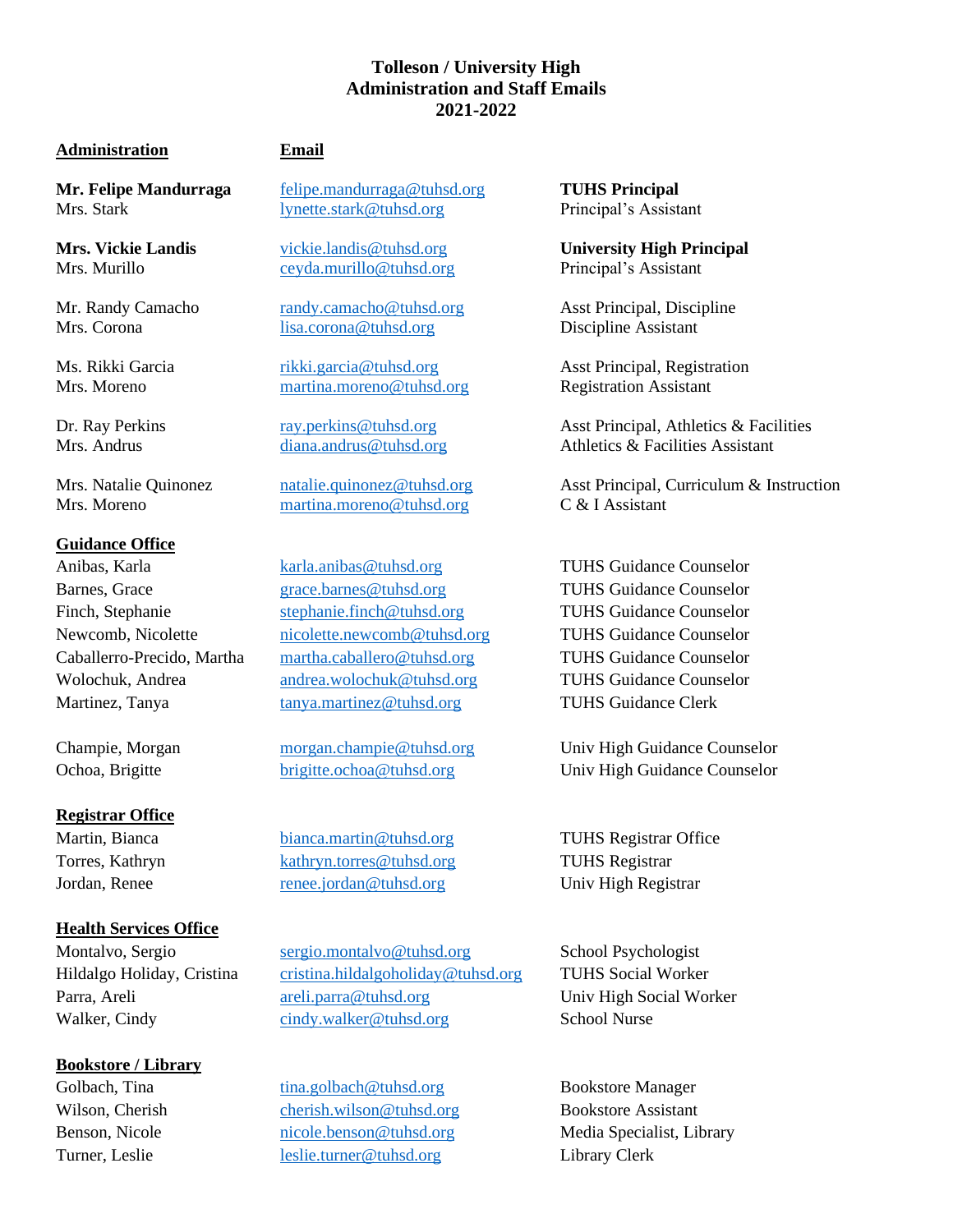Cox, Kelly [kelly.cox@tuhsd.org](mailto:kelly.cox@tuhsd.org) Ely, Sarah [sarah.ely@tuhsd.org](mailto:sarah.ely@tuhsd.org) Hill,  $T$ yler – UH [tyler.hill@tuhsd.org](mailto:tyler.hill@tuhsd.org)

# **Staff Email**

Aasen, Jolene iolene.aasen@tuhsd.org Alonso, Otoniel [otoniel.alonso@tuhsd.org](mailto:otoniel.alonso@tuhsd.org) Alvarez, Teresa [teresa.alvarez@tuhsd.org](mailto:teresa.alvarez@tuhsd.org) Anderson, Margaret [margaret.anderson@tuhsd.org](mailto:margaret.anderson@tuhsd.org) Andronic, Ben [benjamin.andronic@tuhsd.org](mailto:benjamin.andronic@tuhsd.org) Avalos, Ricardo [ricardo.avalos@tuhsd.org](mailto:ricardo.avalos@tuhsd.org) Barnhiser, Lora [lora.barnhiser@tuhsd.org](mailto:lora.barnhiser@tuhsd.org) Bateman-Vargus, Ashley [ashley.bateman@tuhsd.org](mailto:ashley.bateman@tuhsd.org) Beland, Lynda [lynda.beland@tuhsd.org](mailto:lynda.beland@tuhsd.org)  Beltran, Miguel [miguel.beltran@tuhsd.org](mailto:miguel.beltran@tuhsd.org) Bingham, Carmen bingham.carmen@tuhsd.org Boyd, Melissa [melissa.boyd@tuhsd.org](mailto:melissa.boyd@tuhsd.org) Burns, Michelle – UH [michelle.burns@tuhsd.org](mailto:michelle.burns@tuhsd.org) Cardiel, Jesus iesus.cardiel@tuhsd.org Carlon, Aaron [aaron.carlon@tuhsd.org](mailto:aaron.carlon@tuhsd.org) Carrillo, Sal [salvador.carrillo@tuhsd.org](mailto:salvador.carrillo@tuhsd.org) Carver, James iames.carver@tuhsd.org Christiana, Lindsey [lindsey.christiana@tuhsd.org](mailto:lindsey.christiana@tuhsd.org) Cruff, Michelle [michelle.cruff@tuhsd.org](mailto:michelle.cruff@tuhsd.org) Curtis, Camryn [camryn.curtis@tuhsd.org](mailto:camryn.curtis@tuhsd.org) De Vera, Maria [maria.devera@tuhsd.org](mailto:maria.devera@tuhsd.org) Dovales, Christen [christen.dovales@tuhsd.org](mailto:christen.dovales@tuhsd.org) Drury, Kassidy [kassidy.drury@tuhsd.org](mailto:kassidy.drury@tuhsd.org) Eldracher, Alexa [alexa.eldracher@tuhsd.org](mailto:alexa.eldracher@tuhsd.org) English, Collin [collin.english@tuhsd.org](mailto:collin.english@tuhsd.org) Esquivel, Amilcar [amilcar.esquivel@tuhsd.org](mailto:amilcar.esquivel@tuhsd.org) Fergus, Tristen [tristen.fergus@tuhsd.org](mailto:tristen.fergus@tuhsd.org) Fleming, Jason iason.fleming@tuhsd.org Fracker, Adam – UH [adam.fracker@tuhsd.org](mailto:adam.fracker@tuhsd.org) Frigaard, Richard [richard.frigaard@tuhsd.org](mailto:richard.frigaard@tuhsd.org) Fulford, Randy [randy.fulford@tuhsd.org](mailto:randy.fulford@tuhsd.org) Gabriel, Laura [laura.gabriel@tuhsd.org](mailto:laura.gabriel@tuhsd.org) Galante, Gary [gary.galante@tuhsd.org](mailto:gary.galante@tuhsd.org) Garcia, Rikki [rikki.garcia@tuhsd.org](mailto:rikki.garcia@tuhsd.org) Gonzalez, Stephanie [stephanie.gonzalez@tuhsd.org](mailto:stephanie.gonzalez@tuhsd.org) Grant, Elisha [elisha.grant@tuhsd.org](mailto:elisha.grant@tuhsd.org) Grooms, Andrew [andrew.grooms@tuhsd.org](mailto:andrew.grooms@tuhsd.org) Guerrero, Carla [carla.guerrero@tuhsd.org](mailto:carla.guerrero@tuhsd.org) Guiney, Lindsay – UH [lindsay.guiney@tuhsd.org](mailto:lindsay.guiney@tuhsd.org) Hancock, Tamara [tamara.hancock@tuhsd.org](mailto:tamara.hancock@tuhsd.org) Harris, Cassandra – UH [cassandra.harris@tuhsd.org](mailto:cassandra.harris@tuhsd.org) Harris, Julia iulia.harris@tuhsd.org Hawkins, Adrian – UH [adrian.hawkins@tuhsd.org](mailto:adrian.hawkins@tuhsd.org) Hernandez, Alex [alex.hernandez@tuhsd.org](mailto:alex.hernandez@tuhsd.org) Howard, Chris [chris.howard@tuhsd.org](mailto:chris.howard@tuhsd.org) Humble, Steven [steven.humble@tuhsd.org](mailto:steven.humble@tuhsd.org) Hymel, Cliff [clifford.hymel@tuhsd.org](mailto:clifford.hymel@tuhsd.org)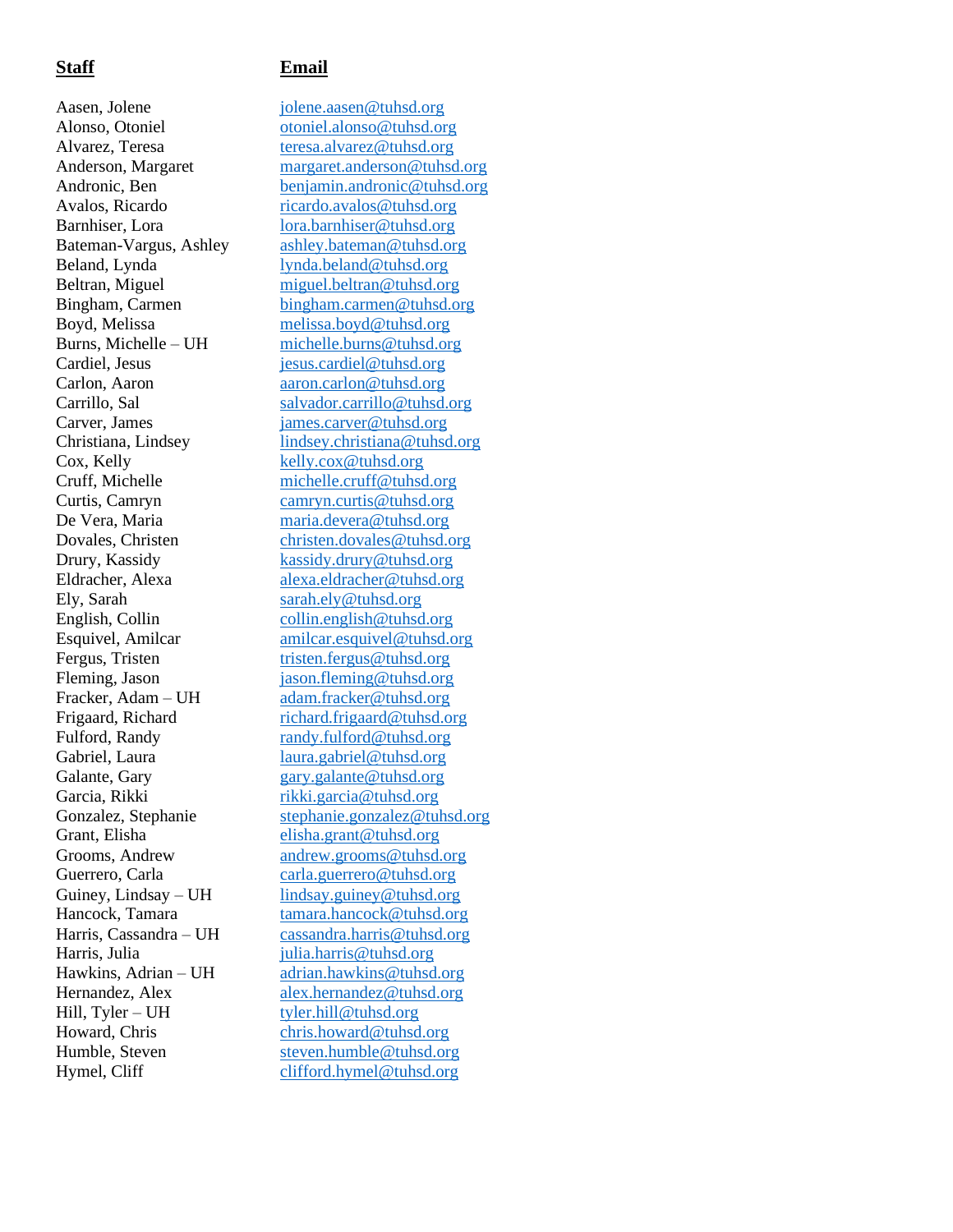# **Staff Email**

Joshi, Ruchi [ruchi.joshi@tuhsd.org](mailto:ruchi.joshi@tuhsd.org) Keene, Alex [alex.keene@tuhsd.org](mailto:alex.keene@tuhsd.org) Kemp, Kristine [kristine.kemp@tuhsd.org](mailto:kristine.kemp@tuhsd.org) King, Annette [annette.king@tuhsd.org](mailto:annette.king@tuhsd.org) Kowal, Alyssa [alyssa.kowal@tuhsd.org](mailto:alyssa.kowal@tuhsd.org) Lee, Mark [mark.lee@tuhsd.org](mailto:mark.lee@tuhsd.org) Lopez, Rodrigo [rodrigo.lopez@tuhsd.org](mailto:rodrigo.lopez@tuhsd.org) Markgraf, Colin [colin.markgraf@tuhsd.org](mailto:colin.markgraf@tuhsd.org) Martin, Lance – UH [lance.martin@tuhsd.org](mailto:lance.martin@tuhsd.org) Martinez, Joseph is interesting in the interesting of the interesting in the interesting of the interesting of  $\alpha$ Meana, Andrew [andrew.meana@tuhsd.org](mailto:andrew.meana@tuhsd.org) Medrano, Mark [mark.medrano@tuhsd.org](mailto:mark.medrano@tuhsd.org) Mendiola, Chloe – UH [chloe.mendiola@tuhsd.org](mailto:chloe.mendiola@tuhsd.org) Moran, Robert [roberto.moran@tuhsd.org](mailto:roberto.moran@tuhsd.org) Moran, Vellia [vellia.moran@tuhsd.org](mailto:vellia.moran@tuhsd.org) Mortensen, Julie iulie.mortensen@tuhsd.org Naylor, John – UH [john.naylor@tuhsd.org](mailto:john.naylor@tuhsd.org) Nelson, Cory [cory.nelson@tuhsd.org](mailto:cory.nelson@tuhsd.org) Newby, Ruth [ruth.newby@tuhsd.org](mailto:ruth.newby@tuhsd.org) Nichols, David [david.nichols@tuhsd.org](mailto:david.nichols@tuhsd.org) Odle, Nathan - Behavior Spec [nathan.odle@tuhsd.org](mailto:nathan.odle@tuhsd.org)<br>O'Meara, Matthew - UH matthew.omeara@tuhsd Paluck, Ashley [ashley.paluck@tuhsd.org](mailto:ashley.paluck@tuhsd.org) Peacock, Rosie [rosie.peacock@tuhsd.org](mailto:rosie.peacock@tuhsd.org) Pedroza, Juan [juan.pedroza@tuhsd.org](mailto:juan.pedroza@tuhsd.org) Perez, Jorge [jorge.perez@tuhsd.org](mailto:jorge.perez@tuhsd.org) Perry, Clayton – UH [clayton.perry@tuhsd.org](mailto:clayton.perry@tuhsd.org)  Preyer, Tyrone [tyrone.preyer@tuhsd.org](mailto:tyrone.preyer@tuhsd.org) Puerner, David [david.puerner@tuhsd.org](mailto:david.puerner@tuhsd.org) Reese, Lauren [lauren.reese@tuhsd.org](mailto:lauren.reese@tuhsd.org) Renner, Susan – UH [susan.renner@tuhsd.org](mailto:susan.renner@tuhsd.org) Reyes, Alicia [alicia.reyes@tuhsd.org](mailto:alicia.reyes@tuhsd.org) Riccelli, Denny [denny.ricelli@tuhsd.org](mailto:denny.ricelli@tuhsd.org) Richardson, Scott [scott.richardson@tuhsd.org](mailto:scott.richardson@tuhsd.org) Rodriguez, Amira [amira.rodriguez@tuhsd.org](mailto:amira.rodriguez@tuhsd.org) Rodriguez, Lucia [lucia.rodriguez@tuhsd.org](mailto:lucia.rodriguez@tuhsd.org) Ruiz, Rodrigo [rodrigo.ruiz@tuhsd.org](mailto:rodrigo.ruiz@tuhsd.org) Sammons, Scott – UH [scott.sammons@tuhsd.org](mailto:scott.sammons@tuhsd.org) Smith, Kristie [kristie.smith@tuhsd.org](mailto:kristie.smith@tuhsd.org) Soto, Portia [portia.soto@tuhsd.org](mailto:portia.soto@tuhsd.org) Soto, Vanessa [vanessa.soto@tuhsd.org](mailto:vanessa.soto@tuhsd.org)

Johnson, Cameron [cameron.johnson@tuhsd.org](mailto:cameron.johnson@tuhsd.org) Laubscher, Kati [katherine.laubscher@tuhsd.org](mailto:katherine.laubscher@tuhsd.org) Marshall, Bethany [bethany.marshall@tuhsd.org](mailto:bethany.marshall@tuhsd.org) McDaniel, Patrick [patrick.mcdaniel@tuhsd.org](mailto:patrick.mcdaniel@tuhsd.org) MealerBaugh, Kristy [kristy.mealerbaugh@tuhsd.org](mailto:kristy.mealerbaugh@tuhsd.org) [matthew.omeara@tuhsd.org](mailto:matthew.omeara@tuhsd.org) Patton, Samantha [samantha.patton@tuhsd.org](mailto:samantha.patton@tuhsd.org) Preciado, Guadalupe [guadalupe.preciado@tuhsd.org](mailto:guadalupe.preciado@tuhsd.org) Rhoney, Samantha [samantha.rhoney@tuhsd.org](mailto:samantha.rhoney@tuhsd.org) Richardson, Brock [brock.richardson@tuhsd.org](mailto:brock.richardson@tuhsd.org) Rodriguez, Rhianna [rhianna.rodriguez@tuhsd.org](mailto:rhianna.rodriguez@tuhsd.org) Salloway, Yesenia [yesenia.salloway@tuhsd.org](mailto:yesenia.salloway@tuhsd.org) Sepulveda, Melissa – UH [melissa.sepulveda@tuhsd.org](mailto:melissa.sepulveda@tuhsd.org)